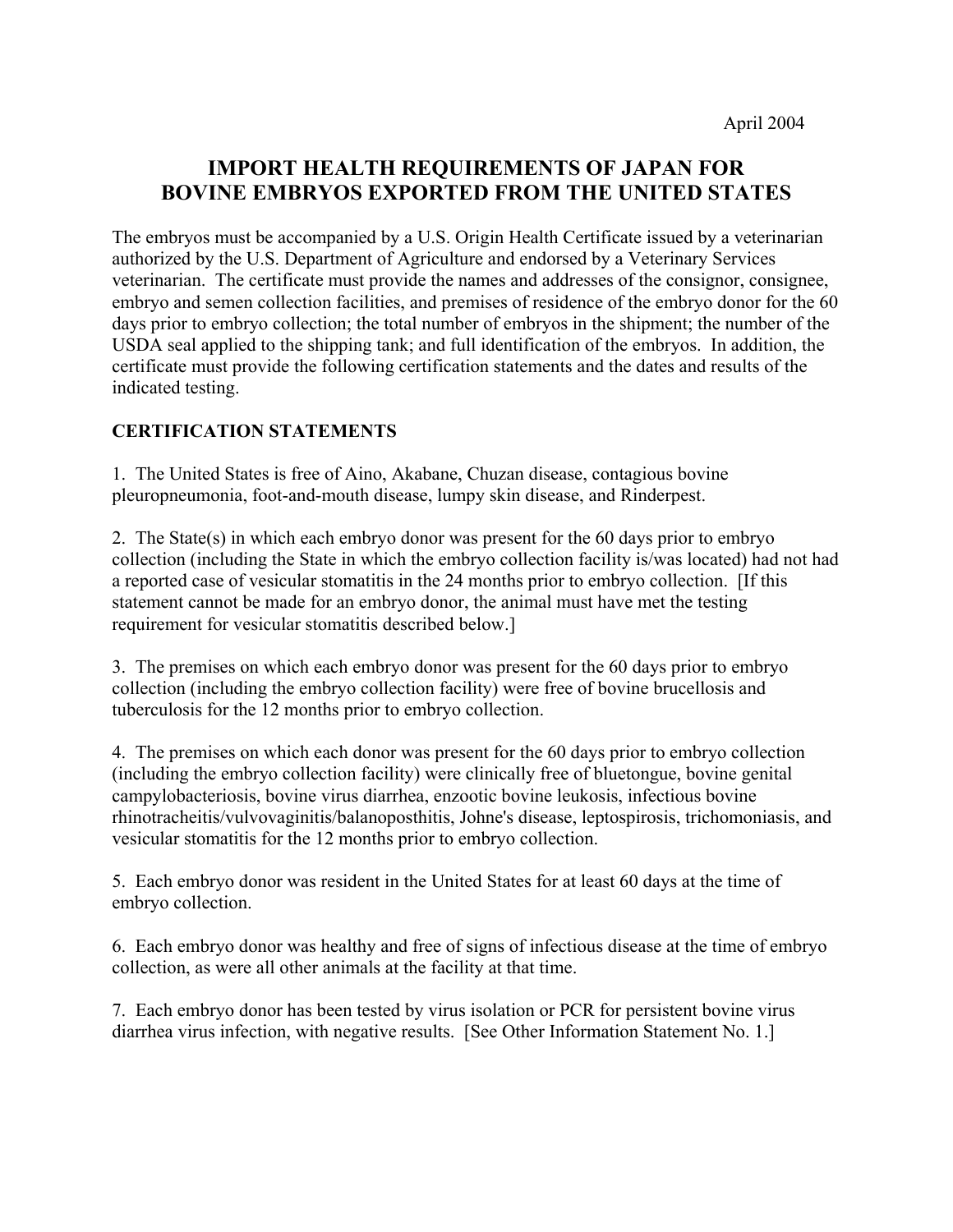8. a. BSE is reportable disease in the United States.

 b. At the time of embryo collection, each donor female did not qualify as an animal referred to in Item 2.b.iii. of Article 2.3.13.5., or Item 3 of Article 2.3.13.6., of the OIE Terrestrial Animal Health Code (the OIE Code).

 c. The embryos were collected and handled in accordance with the recommendations of the International Embryo Transfer Society (IETS).

9. The semen used to produce the embryos met the disease control requirements of Certified Semen Services or equivalent; or, if the semen came from a third country, the semen met the import health requirements of Japan for semen from that country and a copy of the health document issued/endorsed by government authorities in the third country showing that Japan's import health requirements were satisfied is attached to this health certificate. [See Other Information Statements No. 2 and No. 3.]

10. The embryos were collected, processed, and stored in conformance with Articles, 3.3.1.2., 3.3.1.3., and 3.3.1.6. of the OIE Code.

11. The embryos were successively washed at least 10 times with each progressive washing diluted 1:100 and were washed twice with 0.25% sterile trypsin for a total trypsin exposure time of 60-90 seconds, in accordance with procedures recommended by IETS under the supervision of a USDA-accredited veterinarian.

12. The embryos were examined microscopically according to procedures recommended by the IETS under the supervision of a USDA-accredited veterinarian and were each found to have an intact zona pellucida and freedom from adherent material.

13. The embryos were packed in ampules/straws that were permanently marked as to collection date and identity (including breed) of the semen and embryo donors in accordance with IETS recommendations; each ampule/straw contains only one embryo.

14. The embryos were maintained in a basket specially designed for them in a storage tank at a storage facility designated by USDA, and were maintained there under the supervision of a USDA-accredited veterinarian until being placed in the shipping tank, to which a USDA seal was applied.

15. The shipping tank either is new or was cleaned and disinfected under the supervision of a USDA-accredited veterinarian; fresh liquid nitrogen was used to charge the tank.

## **TEST REQUIREMENTS**

The following tests must be conducted on the embryo donors, with negative results, at least 30 days after embryo collection (and not more than 120 days after embryo collection in the case of vesicular stomatitis).

|  | 1. Tuberculosis: | Intradermal test using bovine PPD tuberculin |
|--|------------------|----------------------------------------------|
|--|------------------|----------------------------------------------|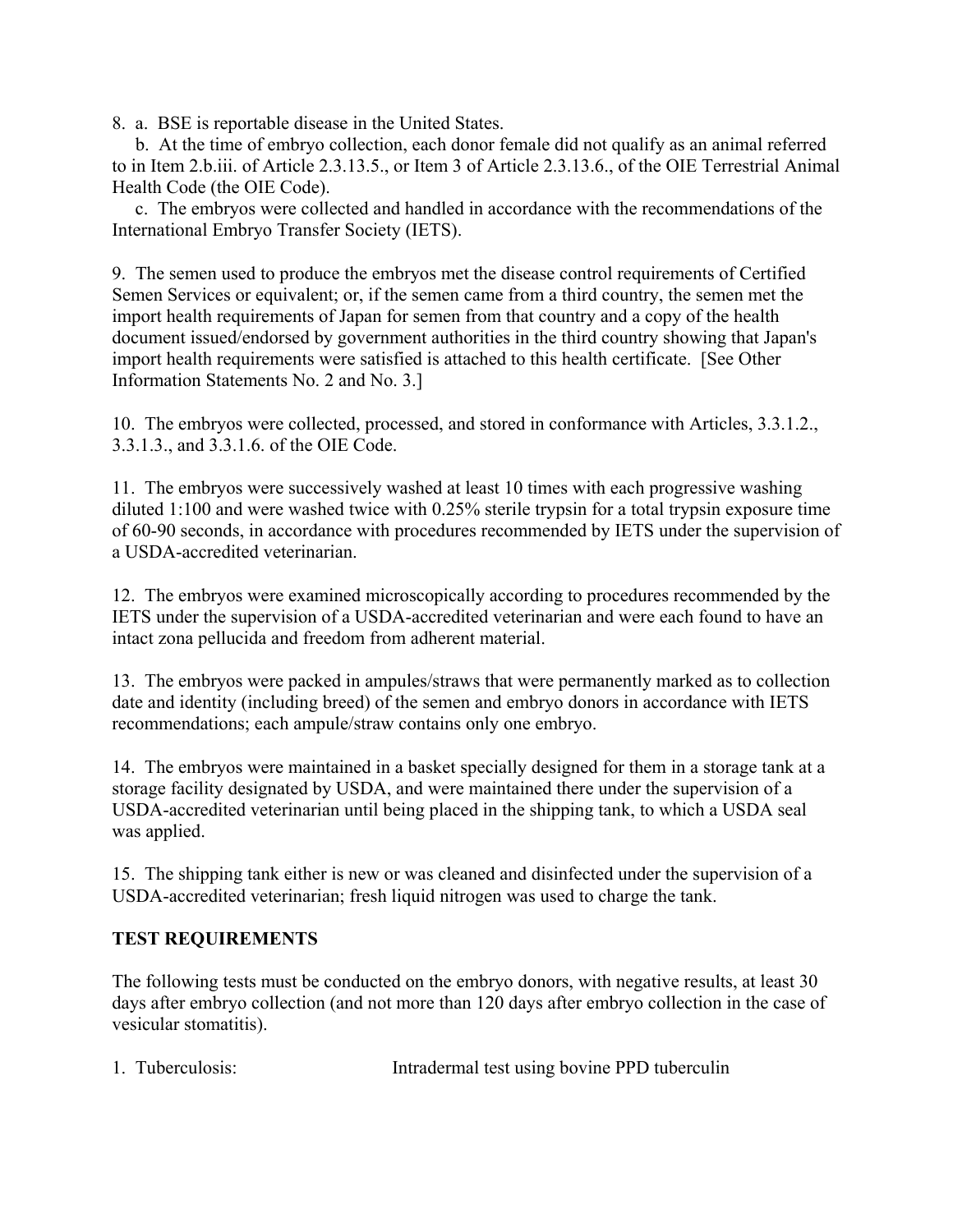| 2. Vesicular stomatitis:* | Complement fixation test at 1:5 dilution $OR$ |  |  |
|---------------------------|-----------------------------------------------|--|--|
|                           | serum neutralization test at a 1:32 dilution  |  |  |

\*Required only for embryo donors for which the second certification statement above cannot be made.

# **OTHER INFORMATION**

1. The embryo donor need not be tested for BVDV in any particular temporal relationship to embryo collection. One negative BVDV test during the animal's lifetime is sufficient.

2. Certified Semen Services (CSS) is a wholly owned subsidiary of the National Association of Animal Breeders, based in Columbia, Missouri. CSS's "Minimum Requirements for Disease Control of Semen Produced for AI" were developed to represent a comprehensive standard for those diseases proven to be a significant threat to be seminally transmitted by artificial insemination.

3. The copy of the health document for foreign-origin semen should be attached to the U.S. Origin Health Certificate and need not and should not be marked, stamped, or otherwise altered by the consignor, USDA-accredited veterinarian, Veterinary Services veterinarian, or any other party.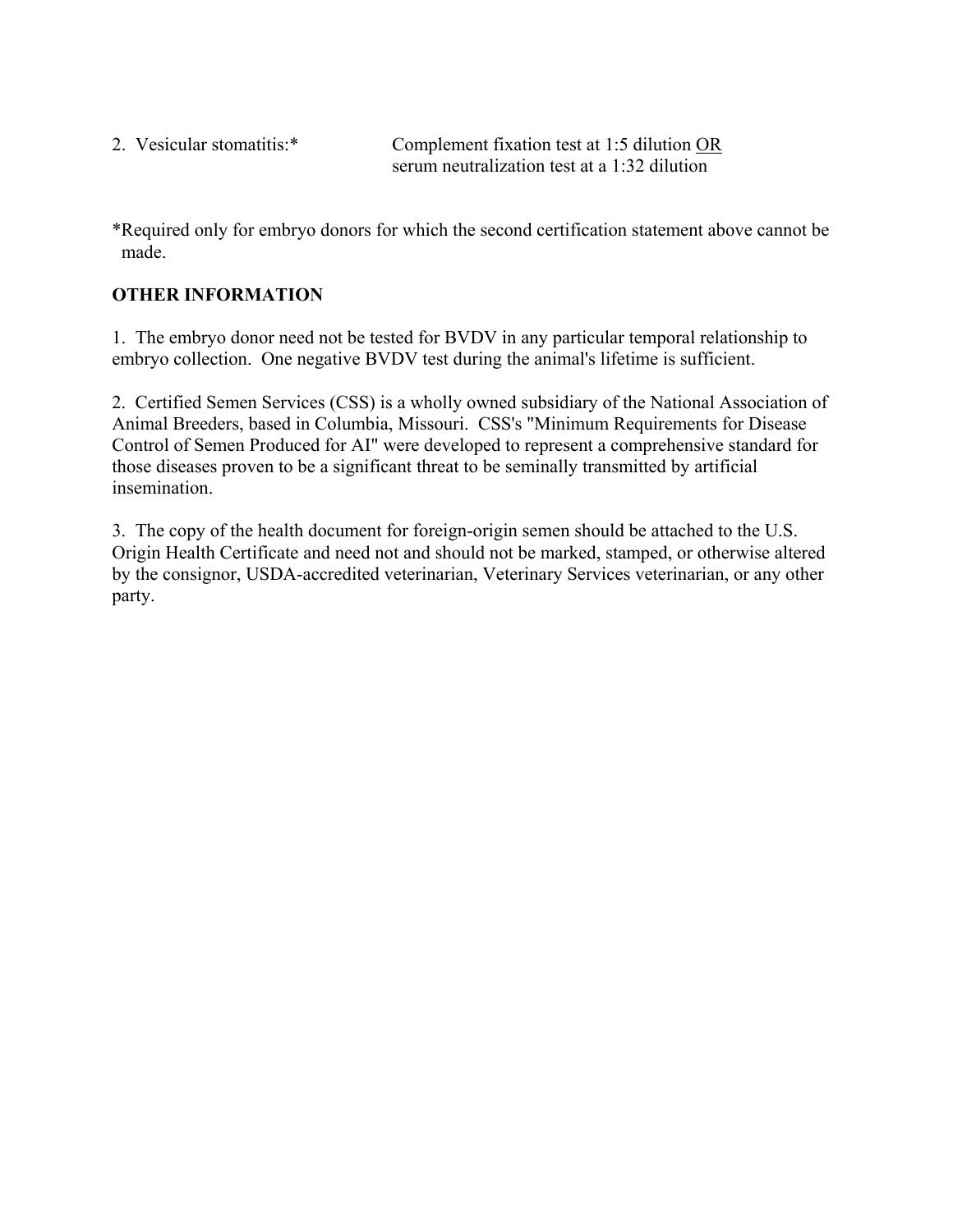# **U.S. ORIGIN HEALTH CERTIFICATE FOR EXPORT OF BOVINE EMBRYOS TO JAPAN**

 $\mathcal{L}_\mathcal{L} = \mathcal{L}_\mathcal{L} = \mathcal{L}_\mathcal{L} = \mathcal{L}_\mathcal{L} = \mathcal{L}_\mathcal{L} = \mathcal{L}_\mathcal{L} = \mathcal{L}_\mathcal{L} = \mathcal{L}_\mathcal{L} = \mathcal{L}_\mathcal{L} = \mathcal{L}_\mathcal{L} = \mathcal{L}_\mathcal{L} = \mathcal{L}_\mathcal{L} = \mathcal{L}_\mathcal{L} = \mathcal{L}_\mathcal{L} = \mathcal{L}_\mathcal{L} = \mathcal{L}_\mathcal{L} = \mathcal{L}_\mathcal{L}$ 

 $\mathcal{L} = \{ \mathcal{L} = \{ \mathcal{L} \mid \mathcal{L} = \{ \mathcal{L} \mid \mathcal{L} = \{ \mathcal{L} \mid \mathcal{L} = \{ \mathcal{L} \mid \mathcal{L} = \{ \mathcal{L} \mid \mathcal{L} = \{ \mathcal{L} \mid \mathcal{L} = \{ \mathcal{L} \mid \mathcal{L} = \{ \mathcal{L} \mid \mathcal{L} = \{ \mathcal{L} \mid \mathcal{L} = \{ \mathcal{L} \mid \mathcal{L} = \{ \mathcal{L} \mid \mathcal{L} = \{ \mathcal{L} \mid \mathcal{L} =$ 

 $\mathcal{L} = \{ \mathcal{L} = \{ \mathcal{L} \mid \mathcal{L} = \{ \mathcal{L} \mid \mathcal{L} = \{ \mathcal{L} \mid \mathcal{L} = \{ \mathcal{L} \mid \mathcal{L} = \{ \mathcal{L} \mid \mathcal{L} = \{ \mathcal{L} \mid \mathcal{L} = \{ \mathcal{L} \mid \mathcal{L} = \{ \mathcal{L} \mid \mathcal{L} = \{ \mathcal{L} \mid \mathcal{L} = \{ \mathcal{L} \mid \mathcal{L} = \{ \mathcal{L} \mid \mathcal{L} = \{ \mathcal{L} \mid \mathcal{L} =$ 

- **I. MINISTRY:** United States Department of Agriculture
- **II. AGENCY:** Animal and Plant Health Inspection Service
- **III. NAME AND ADDRESS OF CONSIGNOR:** \_\_\_\_\_\_\_\_\_\_\_\_\_\_\_\_\_\_\_\_\_\_\_\_\_\_\_\_\_\_\_\_\_\_\_
- **IV. NAME AND ADDRESS OF EMBRYO COLLECTION FACILITY:**
- **V. NAME AND ADDRESS OF SEMEN COLLECTION FACILITY:\_\_\_\_\_\_\_\_\_\_\_\_\_\_\_\_\_\_\_\_\_\_\_\_\_\_\_\_\_\_**
- **VI. NAME(S) AND ADDRESS(ES) OF THE PREMISES OF RESIDENCE OF THE EMBRYO DONOR(S) FOR THE 60 DAYS PRIOR TO EMBRYO COLLECTION:**

 $\mathcal{L} = \frac{1}{2} \sum_{i=1}^{n} \frac{1}{2} \sum_{j=1}^{n} \frac{1}{2} \sum_{j=1}^{n} \frac{1}{2} \sum_{j=1}^{n} \frac{1}{2} \sum_{j=1}^{n} \frac{1}{2} \sum_{j=1}^{n} \frac{1}{2} \sum_{j=1}^{n} \frac{1}{2} \sum_{j=1}^{n} \frac{1}{2} \sum_{j=1}^{n} \frac{1}{2} \sum_{j=1}^{n} \frac{1}{2} \sum_{j=1}^{n} \frac{1}{2} \sum_{j=1}^{n} \frac{1}{2} \sum$ 

 $\mathcal{L} = \frac{1}{2} \sum_{i=1}^{n} \frac{1}{2} \sum_{j=1}^{n} \frac{1}{2} \sum_{j=1}^{n} \frac{1}{2} \sum_{j=1}^{n} \frac{1}{2} \sum_{j=1}^{n} \frac{1}{2} \sum_{j=1}^{n} \frac{1}{2} \sum_{j=1}^{n} \frac{1}{2} \sum_{j=1}^{n} \frac{1}{2} \sum_{j=1}^{n} \frac{1}{2} \sum_{j=1}^{n} \frac{1}{2} \sum_{j=1}^{n} \frac{1}{2} \sum_{j=1}^{n} \frac{1}{2} \sum$ 

 $\mathcal{L}_\text{max} = \frac{1}{2} \sum_{i=1}^{n} \frac{1}{2} \sum_{i=1}^{n} \frac{1}{2} \sum_{i=1}^{n} \frac{1}{2} \sum_{i=1}^{n} \frac{1}{2} \sum_{i=1}^{n} \frac{1}{2} \sum_{i=1}^{n} \frac{1}{2} \sum_{i=1}^{n} \frac{1}{2} \sum_{i=1}^{n} \frac{1}{2} \sum_{i=1}^{n} \frac{1}{2} \sum_{i=1}^{n} \frac{1}{2} \sum_{i=1}^{n} \frac{1}{2} \sum_{i=1}^{n} \frac{1$ 

### **VII. NAME AND ADDRESS OF CONSIGNEE:** \_\_\_\_\_\_\_\_\_\_\_\_\_\_\_\_\_\_\_\_\_\_\_\_\_\_\_\_\_\_\_\_\_\_\_

**VIII. TOTAL NUMBER OF EMBRYOS IN SHIPMENT:** \_\_\_\_\_\_\_\_\_\_\_\_\_\_\_\_\_\_\_\_\_\_\_\_\_\_\_

NUMBER OF USDA SEAL ON SHIPPING TANK: **\_\_\_\_\_\_\_\_\_\_\_\_\_\_\_\_\_\_\_\_\_\_\_\_** 

**IX. EMBRYO IDENTIFICATION:** See attached sheet.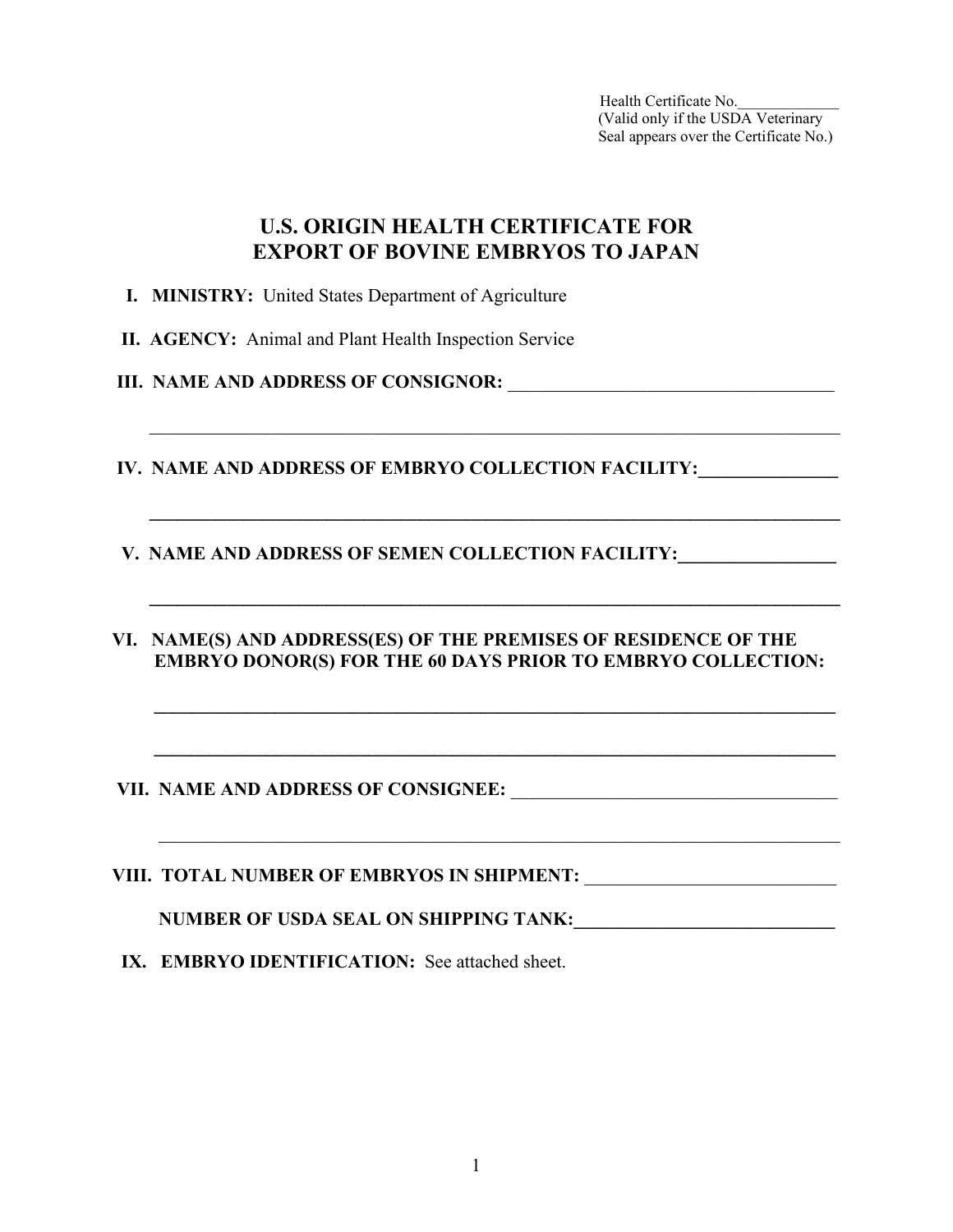#### **X. CERTIFICATION STATEMENTS**

**A.** The United States is free of Aino, Akabane, Chuzan disease, contagious bovine pleuropneumonia, foot-and-mouth disease, lumpy skin disease, and rinderpest.

**B.** The State(s) in which each embryo donor was present for the 60 days prior to embryo collection (including the State in which the embryo collection facility is/was located) had not had a reported case of vesicular stomatitis in the 24 months prior to embryo collection.<sup>1</sup>

**C.** The premises on which each embryo donor was present for the 60 days prior to embryo collection (including the embryo collection facility) were free of bovine brucellosis and tuberculosis for the 12 months prior to embryo collection.

**D.** The premises on which each embryo donor was present for the 60 days prior to embryo collection (including the embryo collection facility) were clinically free of bluetongue, bovine genital campylobacteriosis, bovine virus diarrhea, enzootic bovine leukosis, infectious bovine rhinotracheitis/infectious pustular vulvovaginitis/infectious balanoposthitis, Johne's disease, leptospirosis, trichomoniasis, and vesicular stomatitis for the 12 months prior to embryo collection.

 **E.** Each embryo donor was resident in the United States for at least 60 days at the time of embryo collection.

**F.** Each embryo donor was healthy and free of signs of infectious disease at the time of embryo collection, as were all other animals at the facility at that time.

**G.** Each embryo donor has been tested by virus isolation or PCR for persistent bovine virus diarrhea virus infection, with negative results.

 **H. 1.** BSE is a reportable disease in the United States.

 **2.** At the time of embryo collection, the donor female did not qualify as an animal referred to in Item 2.b.iii. of Article 2.3.13.5, or Item 3 of Article 2.3.13.6, of the OIE Terrestrial Animal Health Code (the OIE Code).

 **3.** The embryos were collected and handled in accordance with the recommendations of the International Embryo Transfer Society (IETS).

**I.** The semen used to produce the embryos met the disease control requirements of Certified Semen Services or equivalent; or, if the semen came from a third country, the semen met the import health requirements of Japan for semen from that country and a copy of the health document issued/endorsed by government authorities in the third country showing that Japan's import health requirements were satisfied is attached to this health certificate.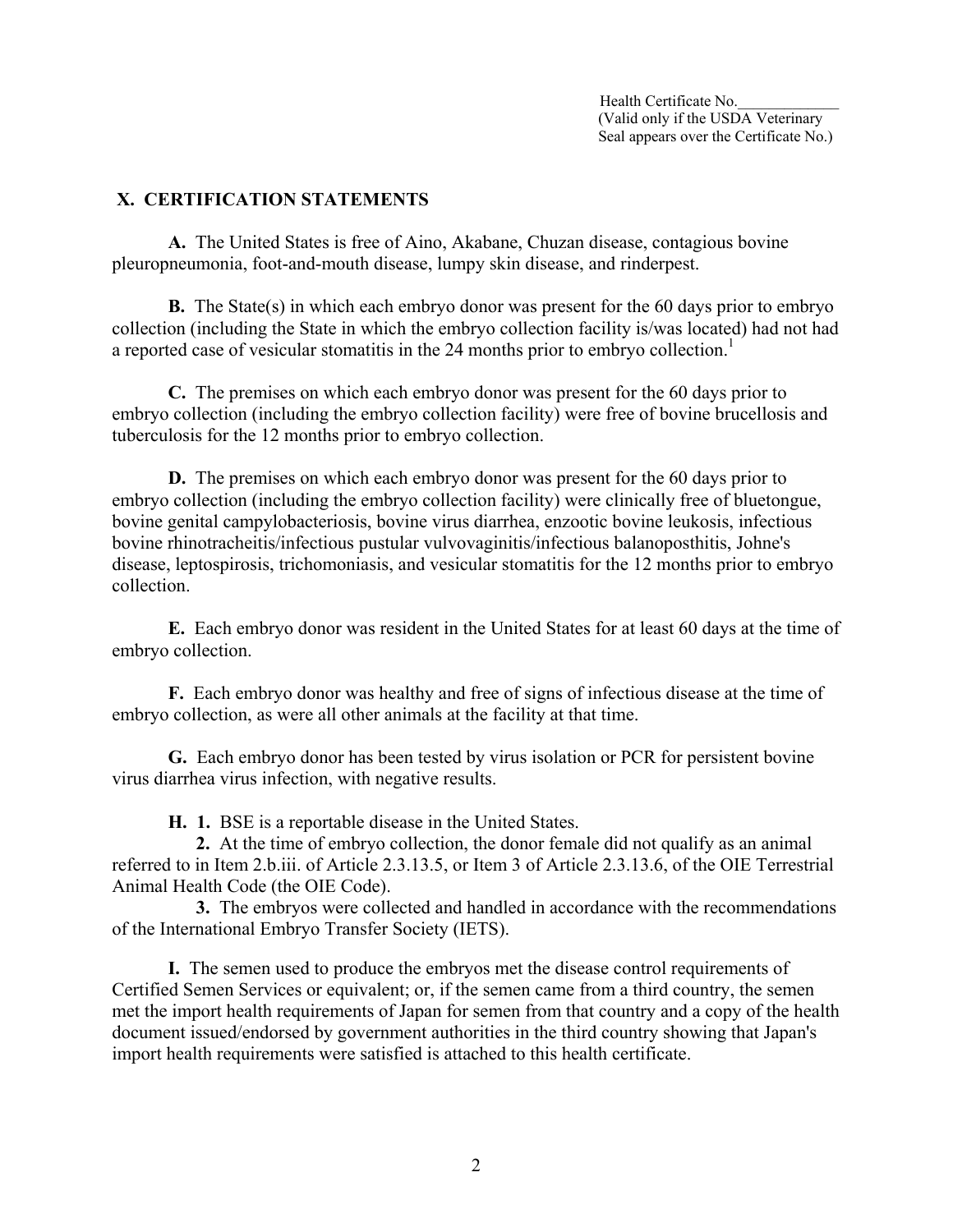Embryo Donor No.

**J.** The embryos were collected, processed, and stored in conformance with Articles 3.3.1.2., 3.3.1.3, and 3.3.1.6. of the OIE Code.

**K.** The embryos were successively washed at least 10 times with each progressive washing diluted 1:100 and were washed twice with 0.25% sterile trypsin for a total trypsin exposure time of 60-90 seconds, in accordance with procedures recommended by IETS under the supervision of a USDA-accredited veterinarian.

**L.** The embryos were examined microscopically according to procedures recommended by the IETS under the supervision of a USDA-accredited veterinarian and were each found to have an intact zona pellucida and freedom from adherent material.

**M.** The embryos were packed in ampules/straws that were permanently marked as to collection date and identity (including breed) of the semen and embryo donors in accordance with IETS recommendations; each ampule/straw contains only one embryo.

**N.** The embryos were maintained in a basket specially designated for them in a storage tank at a storage facility designated by USDA, and were maintained there under the supervision of a USDA-accredited veterinarian until being placed in the shipping tank, to which a USDA seal was applied.

**O.** The shipping tank either is new or was cleaned and disinfected under the supervision of a USDA-accredited veterinarian; fresh liquid nitrogen was used to charge the tank.

## **XI. TESTING**

The following tests were conducted on the embryo donors, with negative results, at least 30 days after embryo collection (and not more than 120 days after embryo collection in the case of vesicular stomatitis).

| Disease          | <b>Test</b>                                     | and Test Date |
|------------------|-------------------------------------------------|---------------|
| A. Tuberculosis: | Intradermal test using bovine PPD<br>tuberculin |               |
|                  |                                                 |               |

 $\mathcal{L}_\text{max}$  and  $\mathcal{L}_\text{max}$  are the set of  $\mathcal{L}_\text{max}$  and  $\mathcal{L}_\text{max}$  and  $\mathcal{L}_\text{max}$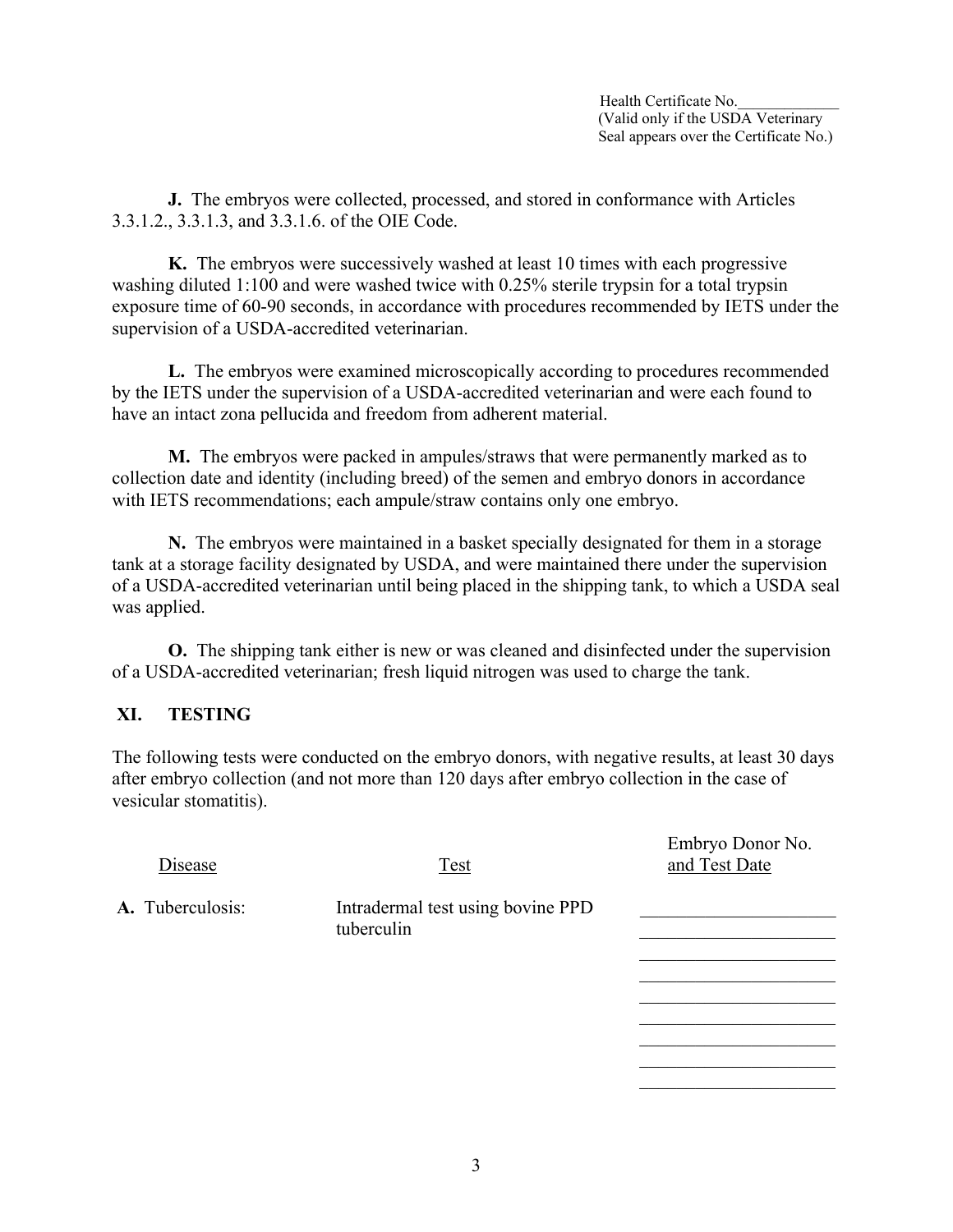| <b>B.</b> Vesicular Stomatitis: <sup>2</sup> | Complement fixation test at a 1:5<br>dilution OR serum neutralization<br>test at a 1:32 dilution |  |
|----------------------------------------------|--------------------------------------------------------------------------------------------------|--|
|                                              |                                                                                                  |  |
|                                              |                                                                                                  |  |

<sup>1</sup>If this statement cannot be made for an embryo donor, the animal must have met the testing

 requirement for vesicular stomatitis described in Part XI of this certificate. 2 Required only for embryo donors for which the statement in Section X.B. of this certificate cannot be made.

| Name of Issuing Authorized Veterinarian | Signature of Issuing Authorized Veterinarian and Date |  |  |
|-----------------------------------------|-------------------------------------------------------|--|--|
| Name of Endorsing Federal Veterinarian  | Signature of Endorsing Federal Veterinarian and Date  |  |  |